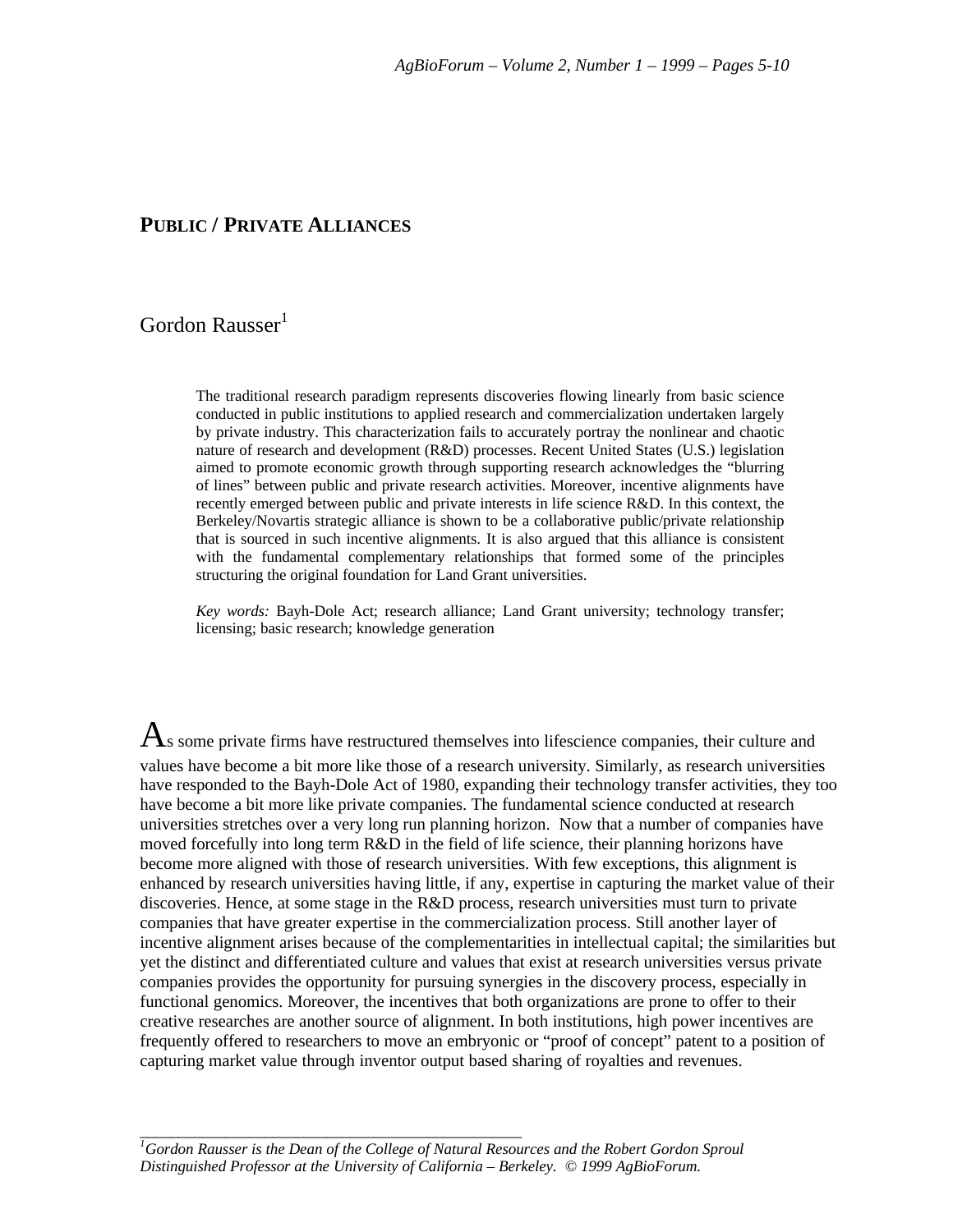#### **Alternative Paradigms**

If the widely accepted paradigm for the distinction between public good research and private good research is rejected, the alignment of the incentives between private agricultural biotechnology companies and research universities is even more pronounced. For some years the general belief has been that there exists a linear evolution from public good, or basic science, to private applied research. The simplicity of this perspective allows analytically tractable representations. The presumption that innovation processes follow a straight line from basic research (conducted in governmental laboratories and mainly at research universities) through to applied R&D (conducted mainly by firms) is attractive to governmental policy makers and university administrators, and some would argue self-serving.

Does the basic/applied research decomposition paradigm admit the fundamental complementarities that form the foundation for the biotechnology revolution? I think not. Instead, an alternative paradigm is required that admits non-linearities and recognizes the chaotic nature of R&D processes. Many analysts have documented the meandering flow of innovations into the wider economy. These analysts have demonstrated that innovations emerge through a circuitous path; this path can not be codified, and many would argue is impossible to measure. An extreme variant of this view has been proposed by Kealey (1996) who goes so far as to argue that innovation tends to drive basic science, not the other way around. Regardless, this alternative paradigm blurs the distinction that governments often make between basic and applied science. As a result, it also blurs the boundary between the research university and the outside world.

Of course, the path from innovation to the marketplace is not linear but circular. Economic growth is generated by innovation; quality research required for innovation does not happen with top-flight faculty without adequate research funding. Industries cluster around universities that produce usable research and then supply the highly trained graduates needed for business success. Informed students know this, and elite universities integrate it into their curriculum as demonstrated by the invitation to corporate sponsors to provide input into the graduate education process and ensure that universities continue to produce the needed highly skilled workforce. The cooperative exchange with industry not only allows universities to compete for the best faculty and students, but also to contribute to their own discretionary support by generating licensing revenues.

The research engine at major universities requires increasingly expensive fuel. In almost all sciences, library research is simply inadequate to advance the frontiers of knowledge. Without modern laboratory facilities and access to commercially developed proprietary databases (such as the gene expression profiles and genome mappings) we can neither provide first-rate graduate education nor perform the fundamental research that is part of the university's mission.

Just as the economic course of innovation is circular, we now know that the process of generating knowledge is itself a series of feedback loops. In many cases, curiosity-driven investigation may be the product rather than the progenitor of a technological adaptation developed in the marketplace. Brick by brick models for the advancement of knowledge have been rejected by empirical evidence. Private companies often prove more open-minded and creative in this process than their government and university administrative counterparts. When Cambridge University's computer science head Royce Needham agreed simultaneously to run Microsoft's new \$80 million laboratory at the campus, he observed that government subsidized research generally requires a commercial justification and "you do not get asked that sort of question by companies." Arguing last year for more university/industry/government partnerships, Representative Ehlers cited Monsanto's direct funding of faculty who do basic research at Washington University in St. Louis and said, "Monsanto is not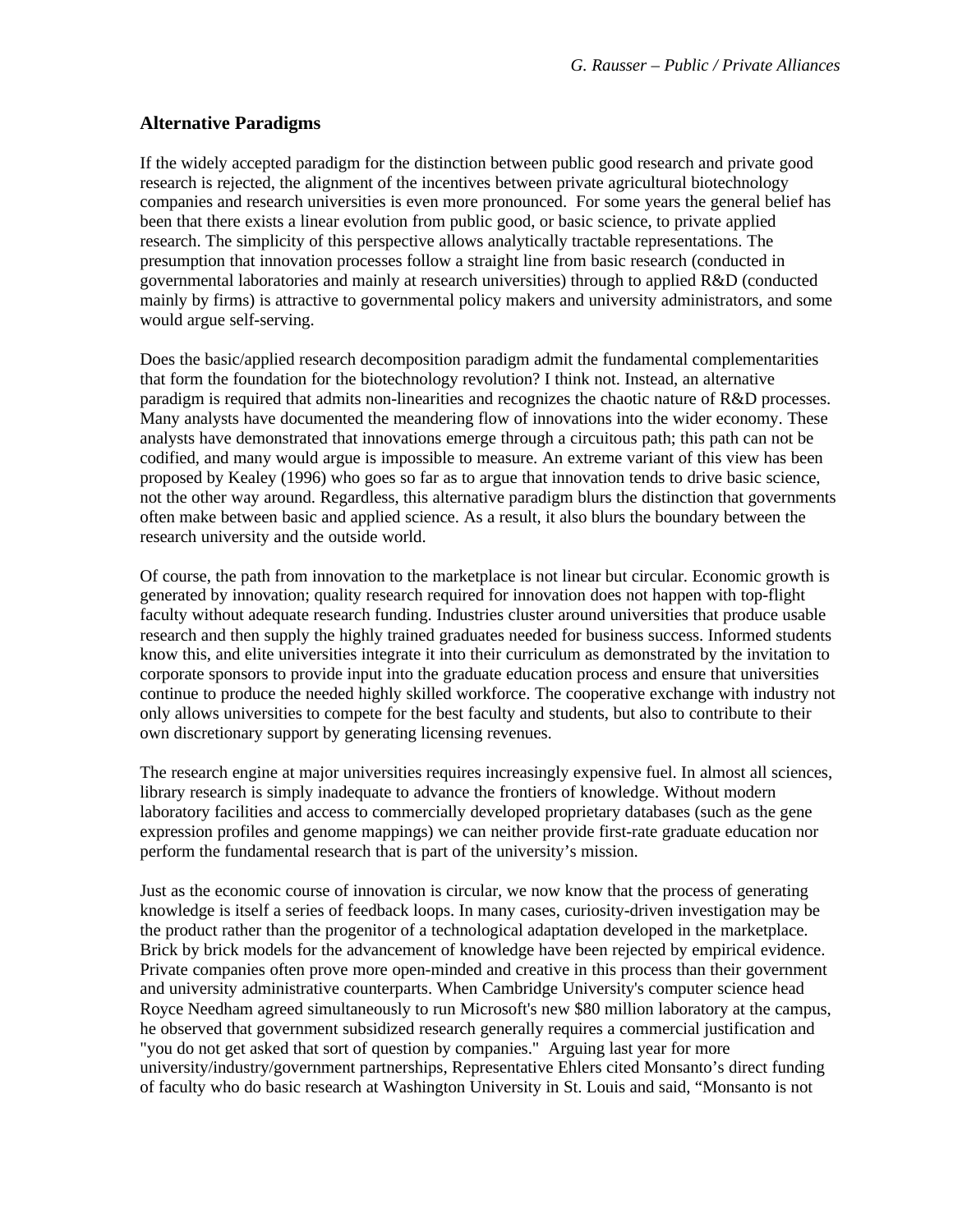buying researchers and telling them what to do; it is providing grants in the hope that someday that research will pay off for that company."

#### **Economic Growth And The Bayh-Dole Act**

New growth theorists argue that up to 50% of all U.S. economic growth over the last 50 years is due to investment in R&D. Future growth will depend on future research investment. It is unrealistic to expect that private industry will underwrite all of the necessary basic research. However, even if there were unlimited tax dollars for pure research at universities, the resulting discoveries would do little good for the economy or consumers if not effectively ushered into commercial application. Most university patents represent discoveries that are remote from any commercial viability. Accomplishing "technology transfer" has always been one of the most powerful reasons for a bridge to private industry. If it were not for public/private research partnerships, it is unclear when or even if critical technologies such as lasers, protease inhibitors, and bioengineering would have made their way into the marketplace.

The motivation for the Bayh-Dole Act of 1980 is the linkage between discovery and innovations at research universities and the capture of commercial market value that ultimately promotes U.S. economic growth. Supporters of this legislation successfully argued that unless universities have the right to license patentable inventions, many discoveries from federally funded research would never become commercialized. Put simply, the act creates the incentives needed to bridge the creation of value with its capture. The Bayh-Dole Act is, in effect, a transfer of intellectual property much the same as the rights allocated by the Land Grant Act that established public universities in each and every state. An indication of the success of the Bayh-Dole Act is revealed by the results of a recent survey of university technology managers; licenses executed by universities increased 75% between 1991 and 1996, with 13,807 executed over the entire period (Association of University Technology Managers [AUTM], 1997). Furthermore, patent royalties accruing to universities have more than doubled over a period of five years. In 1997, universities and research institutions received \$611 million in licensing fees, up from \$248 million in 1992.

A survey conducted by Jensen and Thursby (1998) found that most inventions that take place at universities are in an embryonic stage. One of the more interesting results was that most university inventions are little more than a "proof of concept" when they are licensed. Specifically, Jensen and Thursby (1998) state:

. . . at the time of the license, most university inventions are at such an early stage of development that no one knows if they will eventually result in a commercially successful innovation or not. Moreover, they are so embryonic that further development with active involvement by the inventor is required for any chance of commercialization.

This analysis argues that due to a moral hazard problem, unless the inventor is actively engaged in the value capture process, the probability of commercialization declines dramatically. Accordingly, incentives must be provided for the inventor or faculty researcher to participate in the development process. Thus, the usual prescription of auctioning-off licenses is a mistake. Instead, the prescription is for an output-based payment (royalties or equity) to provide incentives for the inventor to expend further effort in the development process.

An overwhelming majority of university research discoveries are licensed at a stage where significant further R&D is required. The typical presumption that the licensee knows the value but the inventor does not is usually false. As Jensen and Thursby (1998) note, "The problem for university inventions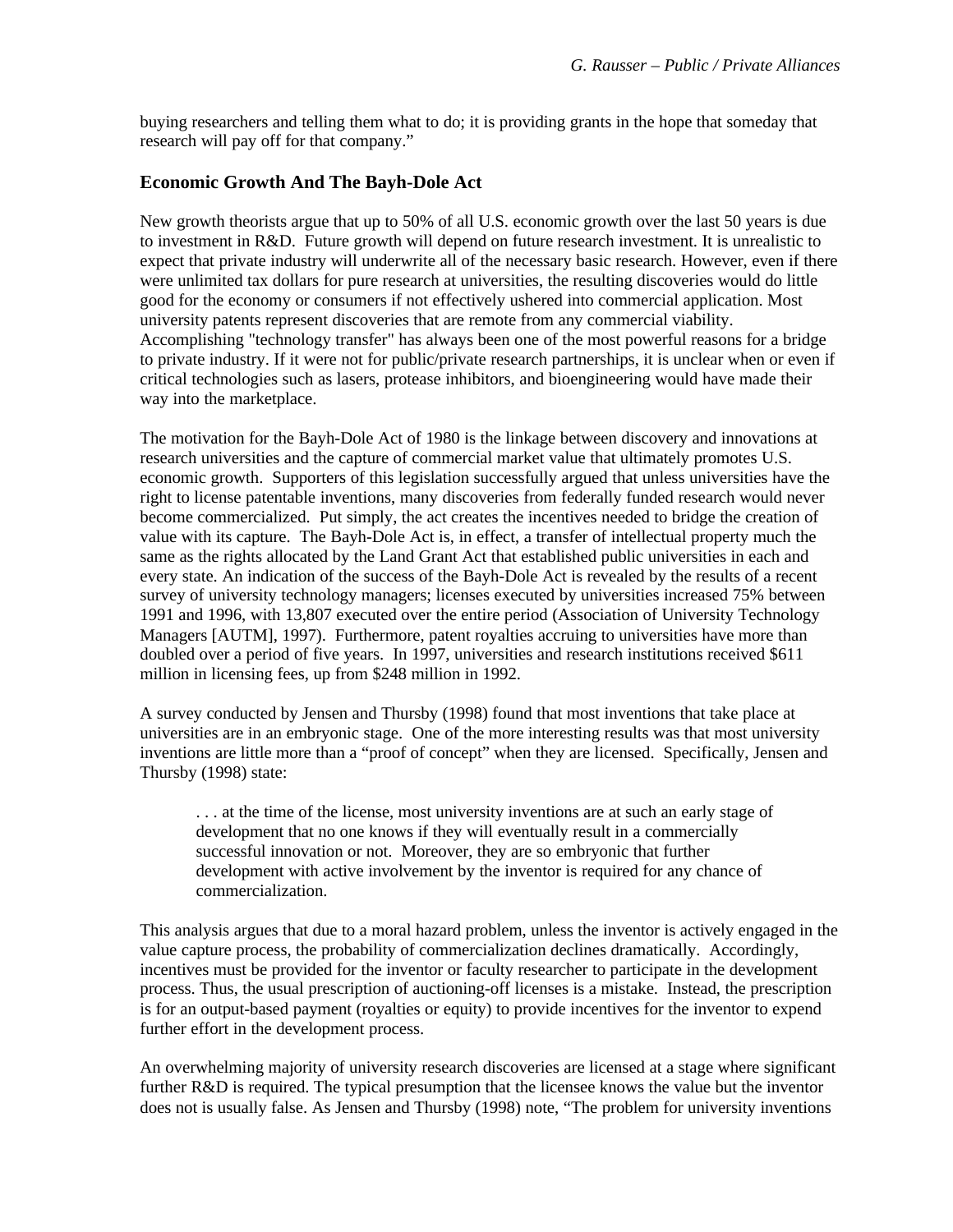is not that one agent knows the value and the other does not, but that at the time the license is executed no one knows the invention's commercial value. Indeed, the commercial value is endogenous, and a function of the license contract."

#### **Berkeley/Novartis Research Alliance**

In the above setting, U.C. Berkeley's College of Natural Resources recently entered into a research agreement with Novartis, a newly emerged lifescience company. On the front end, not the back end after some discovery has occurred, the right to support research at U.C. Berkeley was offered to many companies under an auction design. Essentially, basic principles of negotiation and economics were applied to extract maximum value for the university. Rather than waiting to be approached by a company with a specialized agenda, the College of Natural Resources articulated its expectations and requirements in a Request for Proposals circulated to nine biotechnology companies internationally. Five responded with written proposals. After lengthy negotiations, Novartis was selected from the field of candidates in part because of its R&D strategy as well as its cultural compatibility. Although the size of the dollar commitment was a major factor, it was far from the only consideration. Academic freedom, ownership of discoveries, and adherence by Novartis to university professional standards were all key components of the negotiations.

The initial \$25 million commitment of Novartis comes to the College of Natural Resources without strings attached. It will be allocated to meritorious research proposals through a faculty peer-review process, which is considered the best governor of academic freedom. This approach differs radically from most privately sponsored university research where the funds may be used only for projects selected by the corporate donor. Even taxpayer research funding comes with some strings attached. Faculty almost never receive open-ended grants to indulge their curiosity; they usually receive limited funding for specified projects. The beauty of the Novartis alliance is that it places the choice of research projects under faculty control, rather than leaving critical decision making to legislators, bureaucrats, or corporate employees.

What Novartis receives for its \$25 million contribution is the right to *negotiate* to acquire at fair market value *a percentage* of discoveries that *may* result from research it helps fund. In other words, if there are no marketable discoveries, or the University does not accept Novartis's offer to license them, Novartis will receive no commercial rights at all. Even without this agreement, Novartis — as a member of the business community — could approach the Office of Technology Transfer to negotiate licenses on any of U.C. Berkeley's proprietary rights. On the other hand, the university will be a winner regardless of outcome, having obtained not only needed cash and possible intellectual property ownership but also, and perhaps most importantly, access to Novartis's proprietary genomic databases which are essential to Berkeley's cutting-edge research in plant and microbial biology.

To suggest that our approach to public/private research alliances was without controversy would be misleading. Early on, the College of Natural Resources decided to expose the Novartis agreement to as much public scrutiny as possible. Unfortunately, many private research contracts are performed off campus with no supervision or oversight and little financial benefit to the university. The Novartis agreement was designed to change this. Faculty and students were kept informed through a special website and a number of Town Hall meetings. The Academic Senate conducted its own exhaustive inquiry, and submitted one hundred and fifty questions to which the College responded. The negotiations were heavily reported in the press all the way through to the final contract signing, complete with the apparently obligatory pie throwing. Perhaps no other Berkeley private research agreement has been so openly discussed.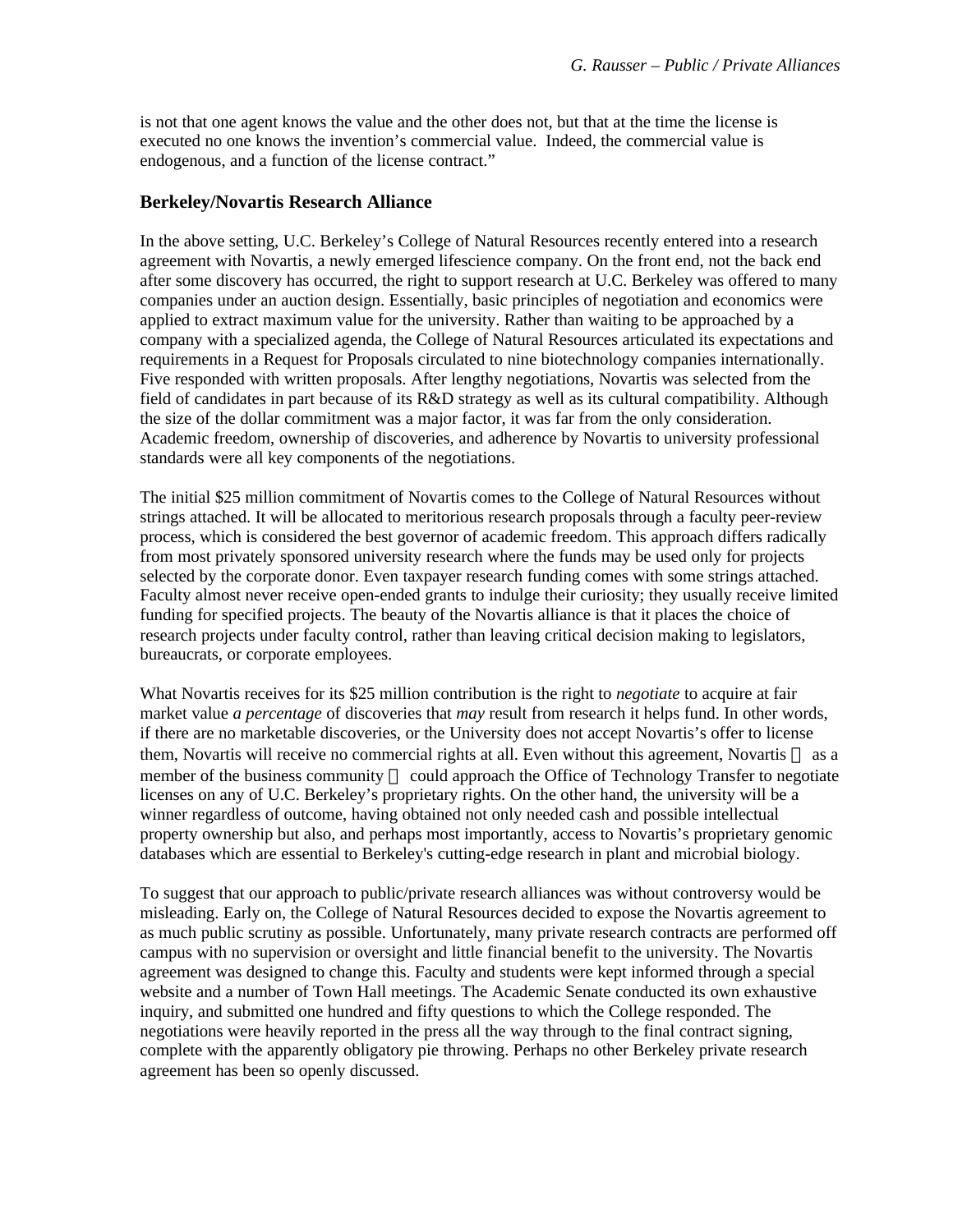### **Land Grant Universities**

Commercial collaborations are part of the heritage that has allowed the University of California to thrive. We are, after all, one of the original Land Grant universities whose stated purpose was to marry scientific insight with practical knowledge to improve agricultural productivity. This might not sound like commerce, but it was and still is. One of the reasons U.S. agriculture is the most efficient in the world is that the Land Grant university system recognized and capitalized on the complementarities between scientific and practical knowledge. The wisdom of this approach has been demonstrated in many other fields including biotechnology and telecommunications.

Close working relationships with the private sector have been the norm throughout the last century for any American research university that wanted to avoid "institutional Darwinism". Indeed, these collaborative efforts are the envy of most other democratically based market economies. The Bayh-Dole Act recognized that the lines between pure and applied research had long ago faded and that universities must help spawn commercial applications that stimulate the economy and generate other public benefits. Recognizing that financial ownership incentives are key to stimulating useful research, U.C. Berkeley and other research universities grant their faculty a percentage interest in any royalties flowing from the licensing of their patents and discoveries. The California Legislature went a step further and in 1996 increased from 12% to 24% the tax credit for business investments in university research. The success of these incentives is demonstrated by the fact that the University of California has over 700 patents in active development and more than 500 patents pending. It received a gross licensing revenue of \$88.5 million last year alone.

None of this is new, and all of it was deeply embedded in the U.C. Berkeley culture long before Novartis came on the scene. In the contemporary setting, the University of California aggressively courts private-sector partners to fund its research through a number of programs under the umbrella of Industry-University of California Cooperative Research (IUCR). One of IUCR's component programs, MICRO for microelectronics research, dates back to 1981 and has generated more than \$100 million in private-sector investments. The similarly structured BioSTAR program uses the marketing slogan, "When it comes to biotechnology, UC means business." In its first year, BioSTAR distributed \$11.4 million for specific research projects, sourced \$4.6 million from the University of California, and \$6.8 million from private industry sponsors. Grant proposals are submitted by pairings of a private-sector scientist with a University of California scientist and funded projects give the sponsoring company rights to negotiate for future licensing.

### **Conclusion**

Land Grant universities pioneered the synergies between practical knowledge and fundamental science. Hence, when the College of Natural Resources desired to ensure a first-rate graduate education for its students in plant and microbial biology – secure infrastructure, graduate fellowships, and research assistantship support for a newly established program in microbial biology; and access to intellectual and financial capital that would complement, preserve, and enhance the free research activity choices of individual faculty – it turned to where much of the current practical knowledge in plant and microbial biology exists; namely, the lifescience companies. Without access to information technologies, databases and gene sequences, it is difficult, if not impossible, for any public institution to be actively engaged in pushing out the frontiers of fundamental knowledge.

To be sure, Land Grant universities are public assets of immense value. So long as our culture is maintained this value will be enhanced, not diminished, when we work creatively in collaboration with other institutions including private companies.